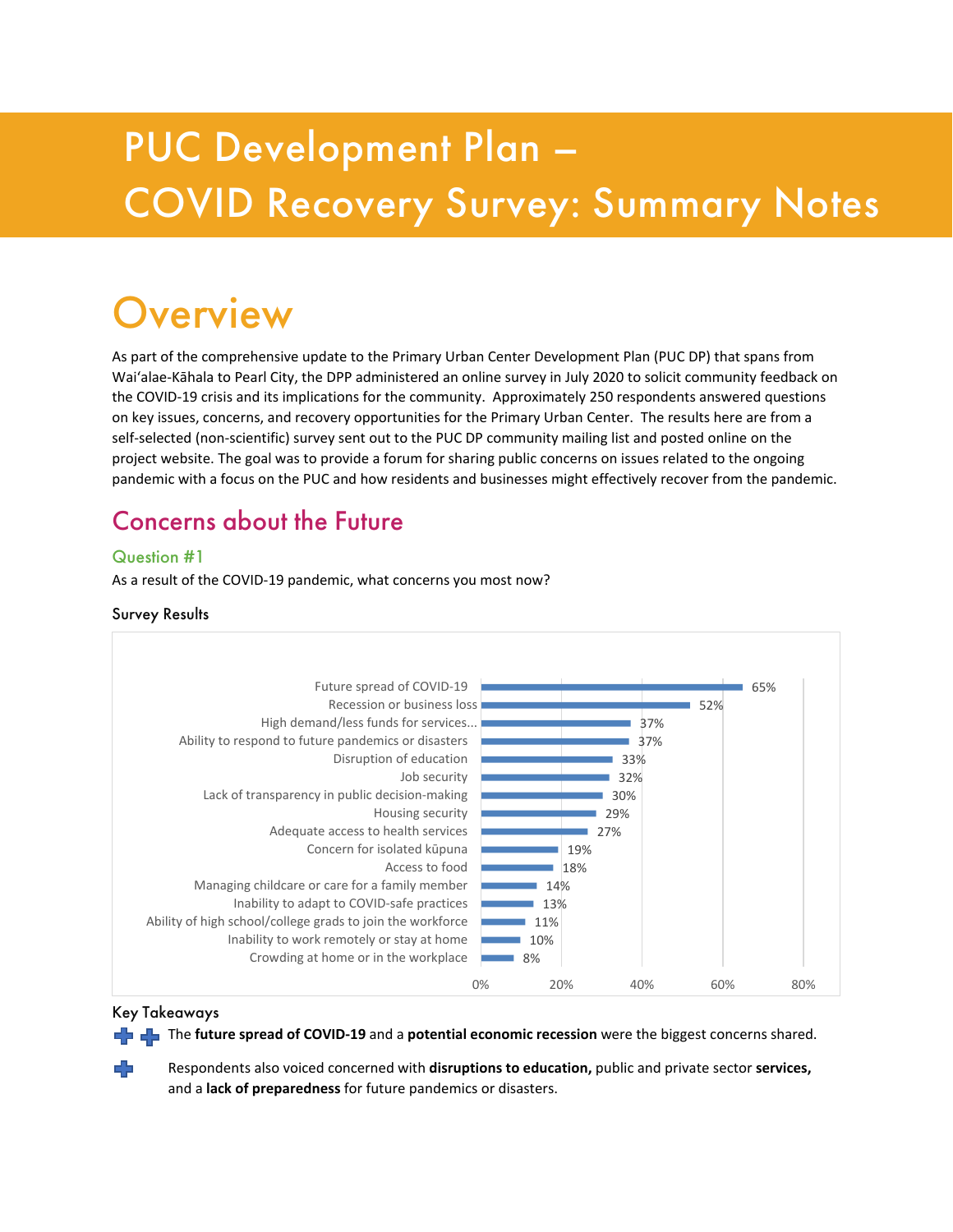# Employment

#### Question #2

Has your employment status changed during the pandemic?

#### Survey Results



#### Key Takeaways

About 1 in 7 respondents have seen their employment status change during the pandemic.

#### Question #3

If yes, in what industry are you employed/most recently employed?

#### Survey Results



Key Takeaways

• Job losses among respondents were most pronounced in the **government**, **construction**, and **social assistance sectors**. Perhaps surprisingly, there was only one reported layoff in retail among respondents.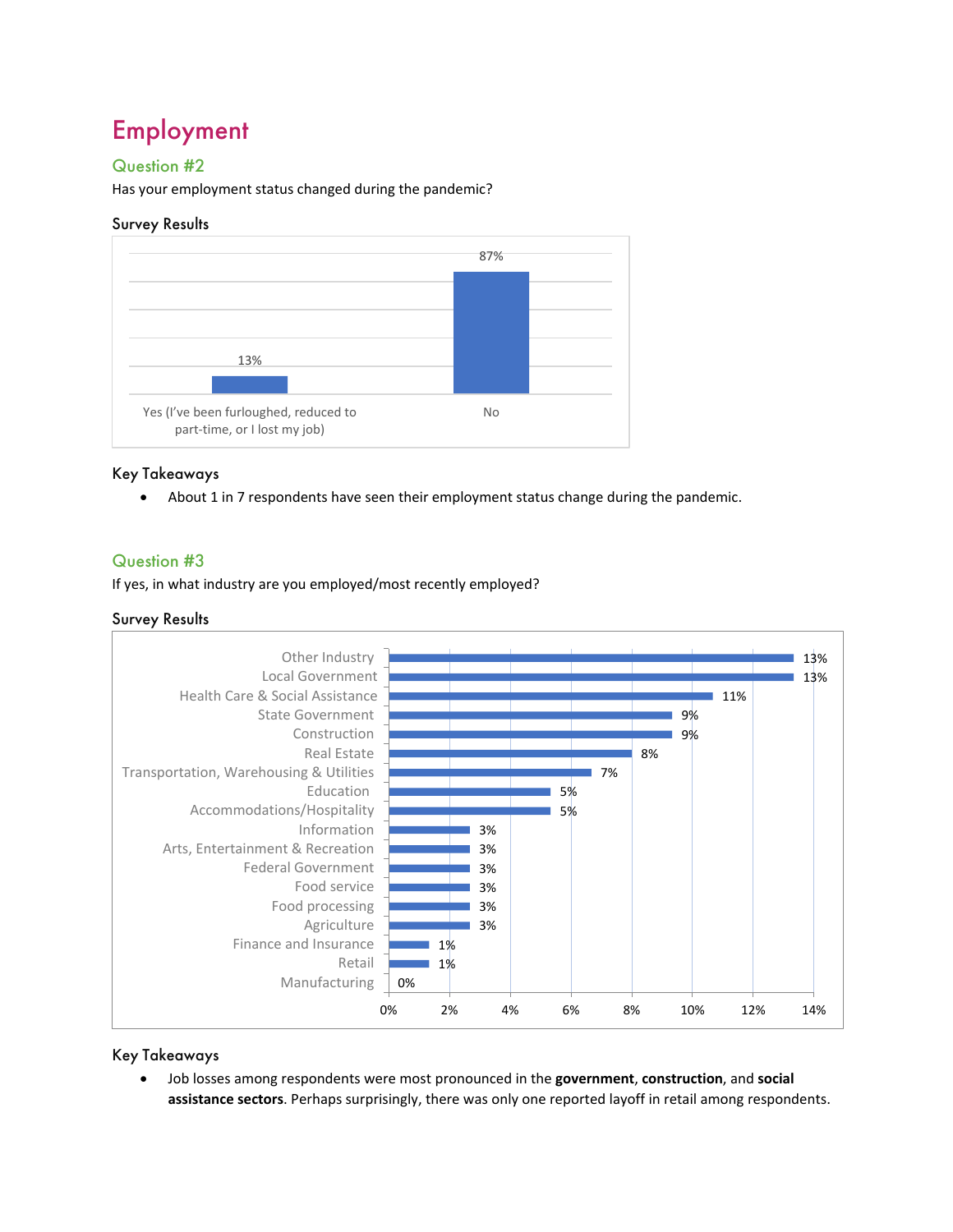# Tourism + Economic Development

#### Question 4

Is it time to reassess the scale and impacts of tourism in the PUC?

#### Survey Results



#### Key Takeaways

Three-quarters of respondents felt that the PUC should shift emphasis away from **tourism**; half endorsed the idea of **prioritizing other economic sectors** as well, and one-quarter favored seeking fewer tourists to **lessen impacts** on neighborhoods, resources, and natural areas.

Some respondents suggested a tourism **focus on sustainability/eco-tourism**.

#### Question #5

What are the top 3 industries you would like to see more of in the PUC?

#### Survey Results

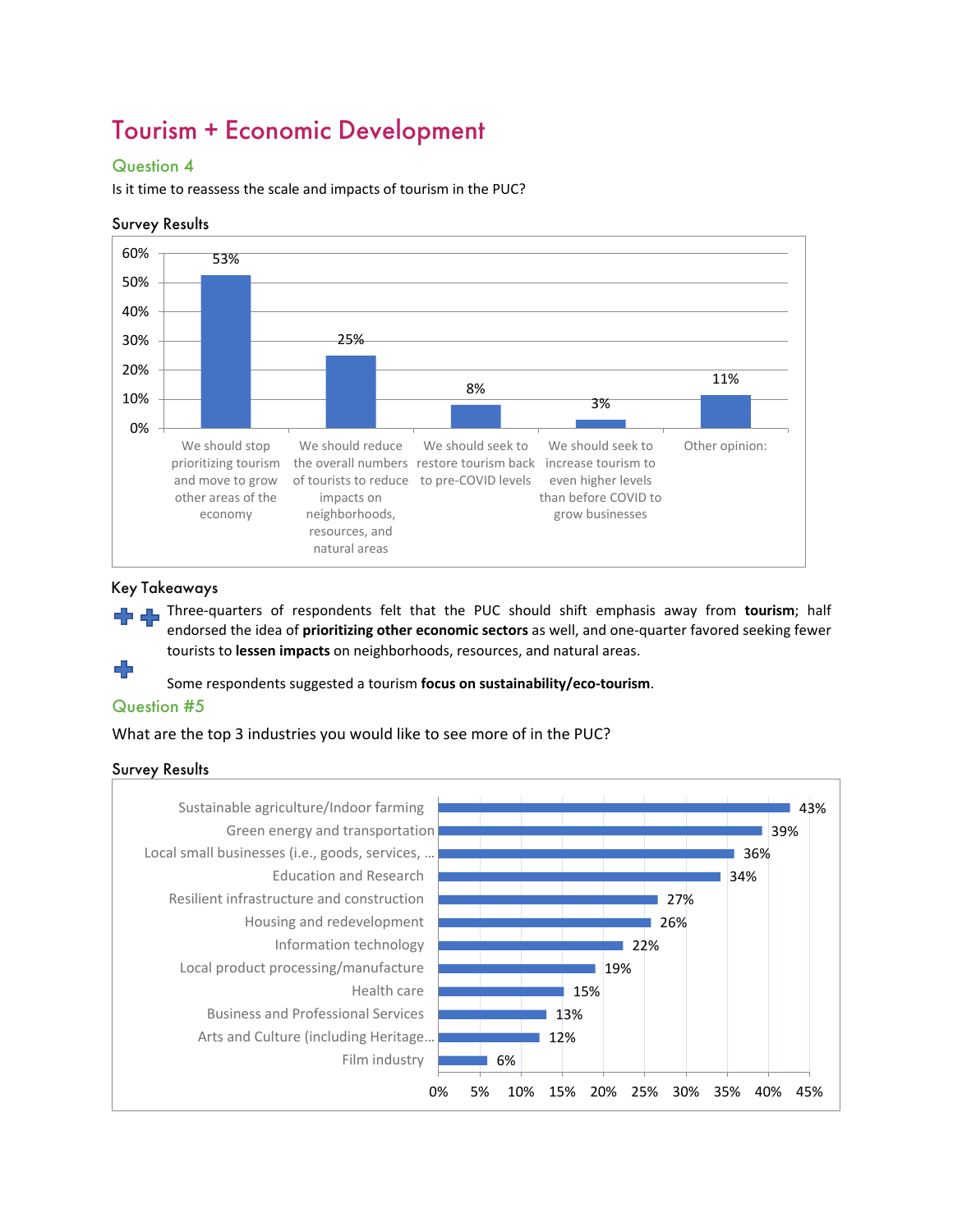Key Takeaways



**Housing development**, **infrastructure**, and **information technology** were also cited as important. There was very minimal support among respondents for the film industry.

#### Question #6

45

Which of the following do you favor to encourage the recovery and expansion of the local food economy in the PUC?

#### Survey Results

| More farmer's markets and community supported agriculture (CSA) programs                                                         | 56.4% |
|----------------------------------------------------------------------------------------------------------------------------------|-------|
| Encourage and standardize procurement practices for public and private institutions that<br>prioritize local food purchasing     | 49.1% |
| Encouraging vertical farming in light industrial areas                                                                           | 48.7% |
| Incorporating local products stands into public facilities where possible (i.e., HART rail station<br>areas, event venues, etc.) | 44.1% |
| More community gardens                                                                                                           | 36.0% |
| More opportunities for outdoor dining                                                                                            | 35.6% |
| Stronger relationships between agricultural programs at colleges and community organizations                                     | 32.6% |
| Increasing food trucks, night markets, and other street food                                                                     | 27.9% |
| More small grocers in neighborhoods                                                                                              | 27.1% |
| Shared food processing facilities for small businesses                                                                           | 25.9% |
| Shared kitchen facilities for small businesses                                                                                   | 23.7% |
| More community cooking classes                                                                                                   | 6.4%  |
| More full-service grocery stores                                                                                                 | 5.9%  |
| Other:                                                                                                                           | 7.2%  |

#### Key Takeaways

Respondents prioritize **farmers' markets**, **community supported agriculture (CSA) programs**, and **vertical farming** in light industrial areas.

Respondents also want public and private institutions to **prioritize local food purchasing**.

# Housing

43

#### Question #7

What actions are most needed to alleviate housing shortfalls and improve housing conditions?

#### Survey Results

| Expect more affordable housing units as a community benefit from new development              | 49.6% |
|-----------------------------------------------------------------------------------------------|-------|
| Increase enforcement of unlicensed vacation rentals                                           | 48.2% |
| Look for more opportunities to build supportive housing and services for homeless populations | 41.9% |
| Vacancy fee on empty apartments and houses to raise funds to build affordable housing         | 41.9% |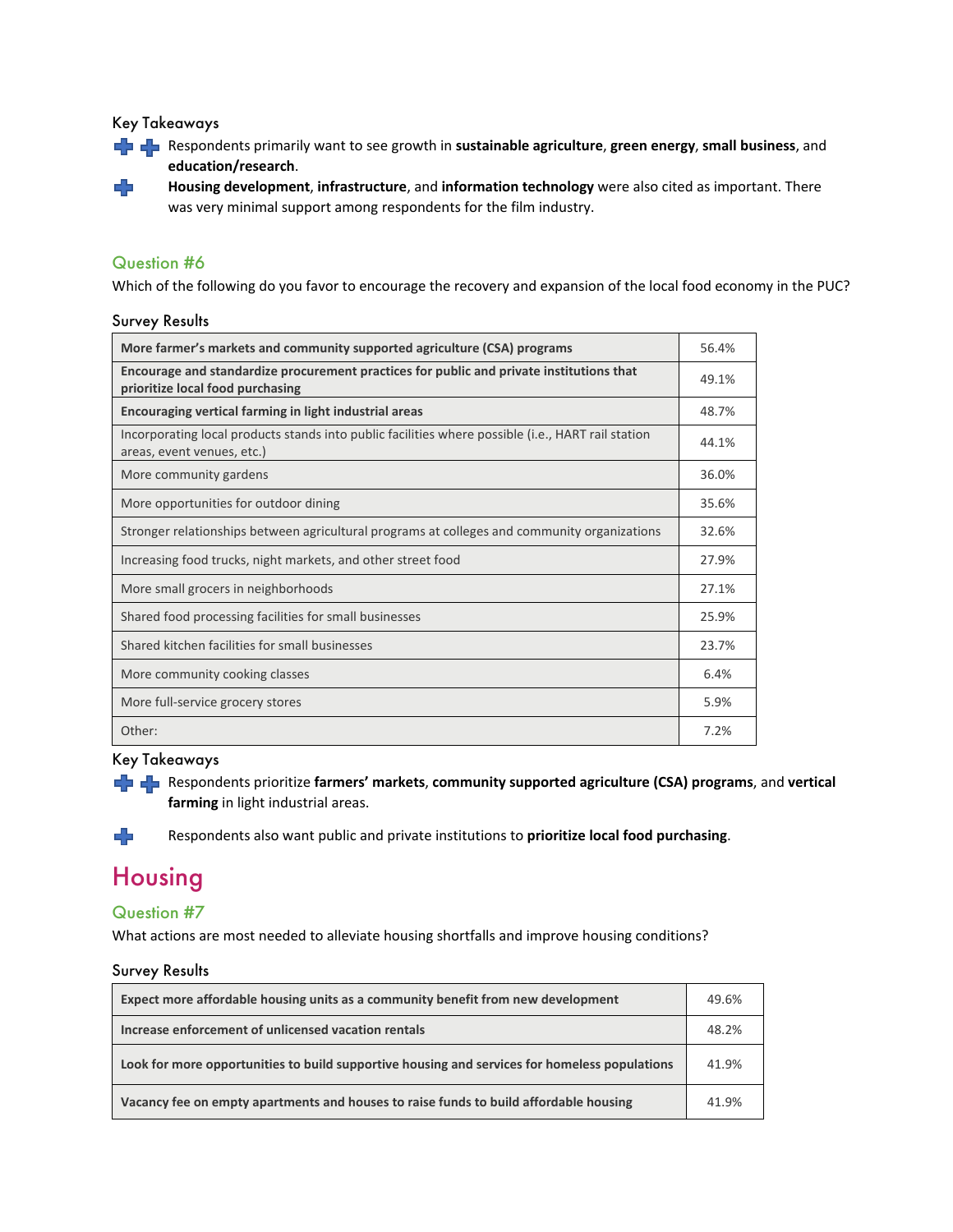| Reduce required parking to provide more living units and/or lower housing costs                                      | 34.7% |
|----------------------------------------------------------------------------------------------------------------------|-------|
| Partner with the state to deliver more public low-income housing                                                     | 33.3% |
| Increase expediting or automating permits                                                                            | 32.9% |
| Incentives to improve the condition of existing multi-family housing stock                                           | 28.8% |
| Increase multi-family housing areas through zoning changes                                                           | 24.8% |
| More incentives for energy efficiency for multi-family housing (including affordable housing and<br>public housing)  | 24.3% |
| Increase city loan/grant programming for security deposit and down payments                                          | 23.4% |
| More incentives and information on home modification for seniors aging in place                                      | 20.7% |
| Spend more housing resources on other special need families, such as physically and mentally<br>disabled populations | 9.5%  |
| Other action:                                                                                                        | 15.8% |

#### Key Takeaways

• To address housing shortfalls, respondents want to require **more affordable housing as community benefits**, increase **enforcement of unlicensed vacation rentals,** and consider a **vacancy fee**.

### **Transportation**

#### Question #13

As a result of the pandemic, what changes would you like to see for our transportation system?

#### Survey Results

| Staggered and flexible work and college schedules (allows more distancing while reducing<br>congestion on the roads) | 77.9% |
|----------------------------------------------------------------------------------------------------------------------|-------|
| Invest more heavily in separated-lane bicycle facilities and other bicycle infrastructure                            | 52.5% |
| Widen sidewalks whenever possible                                                                                    | 48.9% |
| Provide opt-in incentive programs for employers and schools to reduce personal public<br>transportation costs        | 46.1% |
| Creating select pedestrian and bicycle-only streets near to public transit                                           | 45.6% |
| Dedicated bus lanes to shorten travel times                                                                          | 40.6% |
| Improve quality of bus stops (lighting, shade, seating) to allow for greater physical distancing                     | 40.1% |
| Increase frequency of buses on high-traffic routes, even if bus fares were increased                                 | 29.5% |
| Consider open-air buses as part of the public transportation fleet                                                   | 29.0% |
| Explore other modes of micro-mobility such as electric scooters                                                      | 21.2% |
| Other changes:                                                                                                       | 15.2% |

#### Key Takeaways

÷

**Respondents overwhelmingly prioritize creating flexible work/class schedules** to reduce traffic.

Other efforts supported by respondents **include separated bike lanes**, **widened sidewalks**, and increased support of **employer incentive programs** to reduce transportation cost burden. Micro-mobility choices were not popular among respondents.